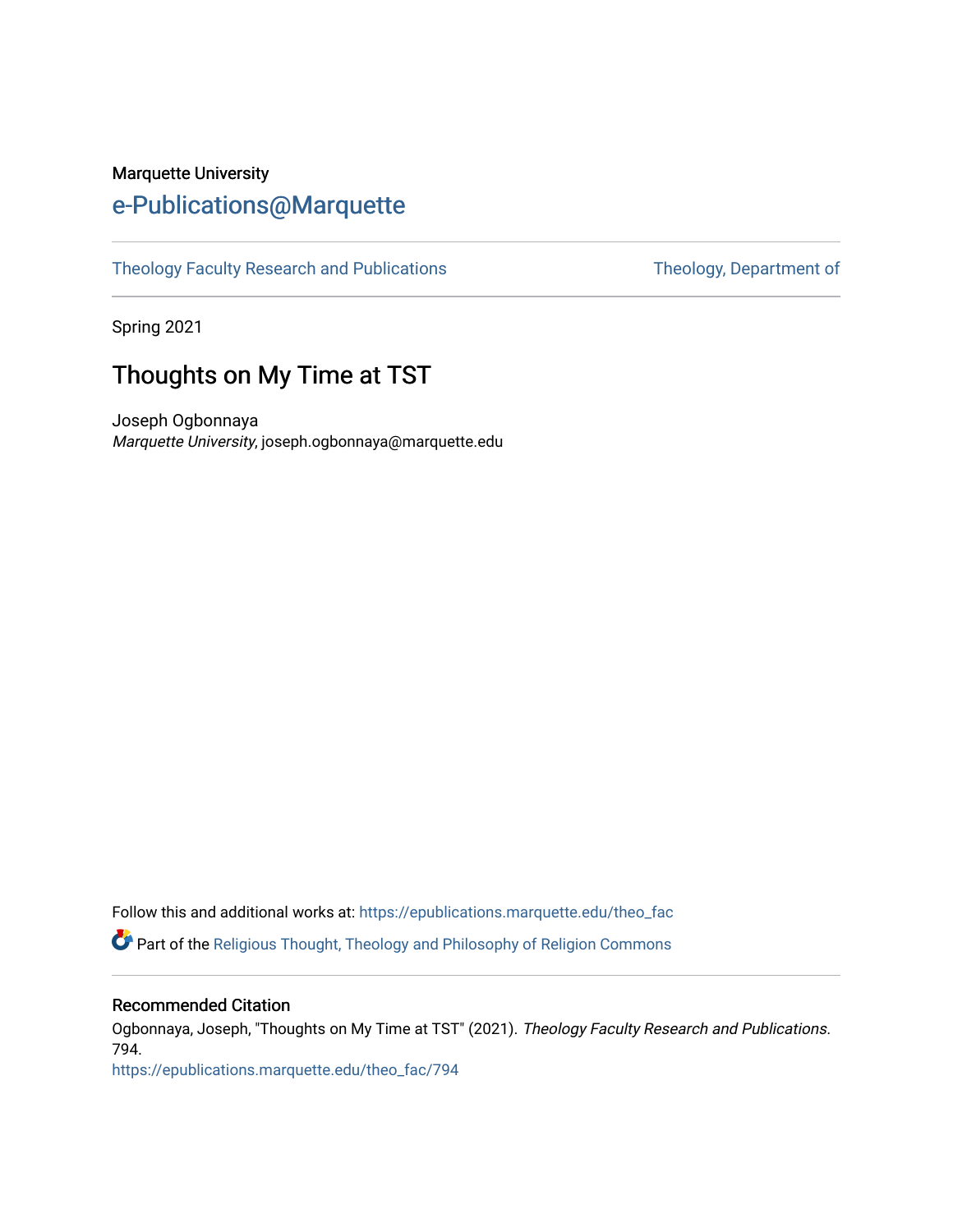**Marquette University**

# **e-Publications@Marquette**

### *Theology Faculty Research and Publications/College of Arts and Sciences*

*This paper is NOT THE PUBLISHED VERSION***.** 

Access the published version via the link in the citation below.

*Toronto Journal of Theology, Vol.* 37, No. 1 (Spring 2021): 98-99. [Publisher link.](https://www.muse.jhu.edu/article/784245.) This article is © University of Toronto Press and permission has been granted for this version to appear i[n e-](http://epublications.marquette.edu/)[Publications@Marquette.](http://epublications.marquette.edu/) University of Toronto Press does not grant permission for this article to be further copied/distributed or hosted elsewhere without the express permission from University of Toronto Press.

# Thoughts on My Time at TST

#### Joseph Ogbonnaya

Theology, Marquette University, Milwaukee, WI

To a large extent, my career interest and scholarship today gained its impetus from the ecumenical arrangement of theological colleges known as the Toronto School of Theology at the University of Toronto. It allows students registered at one college to take courses at another. My studies started off in 2003 as an international student at St. Michael's College where I had gone to do an MA in systematic theology with interests in political theology in a Nigerian context. Taking courses at Trinity College, the Institute of Christian Studies, Wycliffe College, and Regis College, I completed my doctorate in the philosophy and theology of Bernard Lonergan in TST. The University of St. Michael's College as my home college provided me with financial assistance by granting me a tuition scholarship.

One of the strengths of the ecumenical arrangement at TST was the mentoring program from which I benefited. Even though TST does not have funded teaching assistanceship, its mentoring program enabled me to develop competence in teaching, which allows "each student who has completed the first year of ThD or PhD … studies ... [to] teach one class period a year." $\frac{1}{2}$  There is also the possibility for collaborative teaching, where qualified students collaborate with a professor to design, lecture, and lead a seminar, and participate in grading, as appropriate. Furthermore, "a student who has achieved candidacy may be invited by a college dean or principal to teach a course within the usual TST course and instructor approval processes." $2$